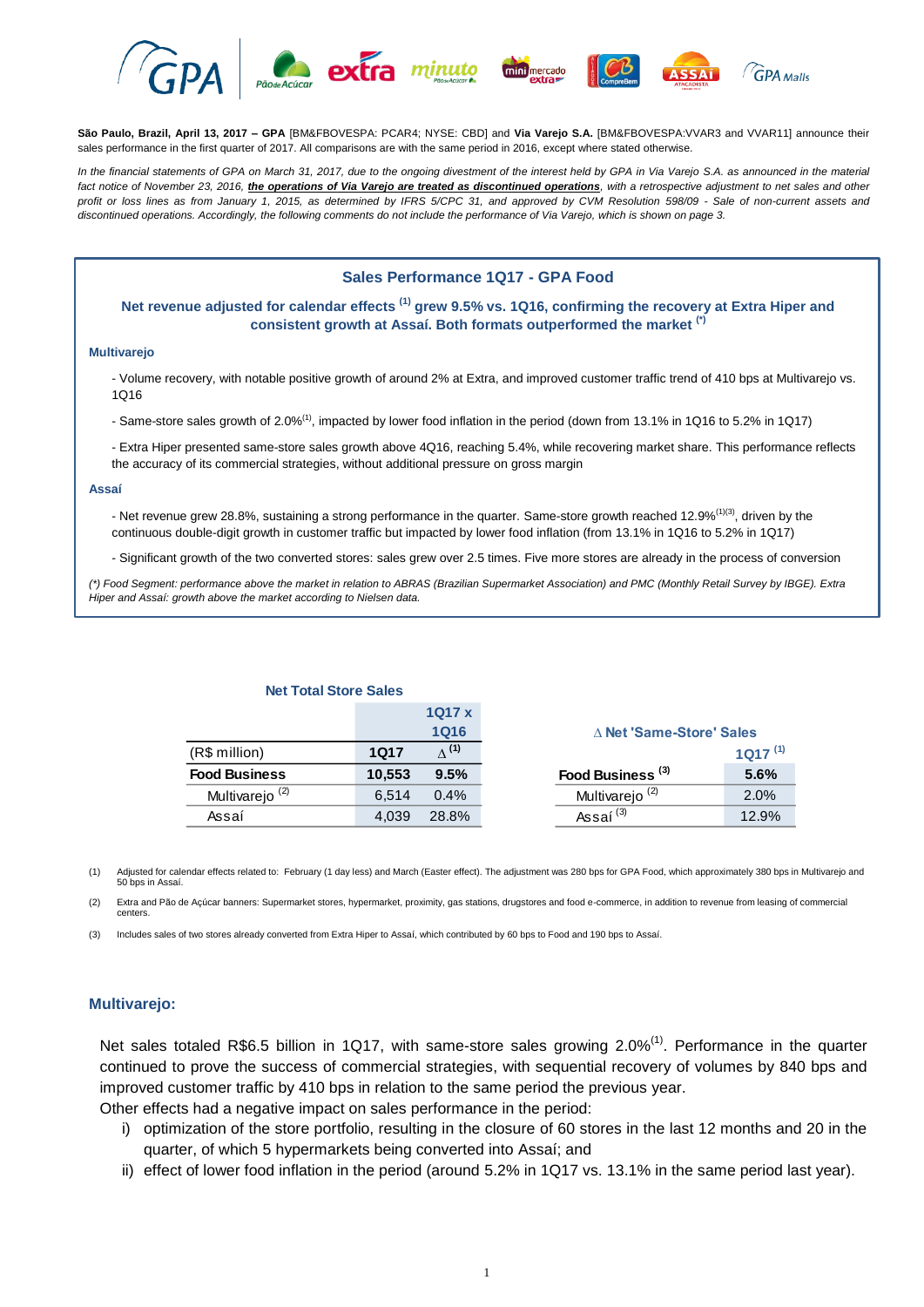

The highlights at each banner were:

#### o **Extra:**

**Extra Hiper** continued to register improvement in same-store sales performance, with market share recovery and increases in volume and customer traffic as a result of the successful strategies adopted for this format. The highlights were:

- $-$  Same-store sales presented a performance above 4Q16, with growth of 5.4%<sup>(1)</sup>. This performance is even more significant considering that inflation in the food category was 520 bps lower in relation to 4Q16.
- The non-food category continued to register positive growth, driven by store-in-store mobile initiatives (already implemented in 60 stores) and the Technology Festival campaign, as well as FGTS (severance guarantee fund for workers) withdrawals in March;
- Market share gains in volume at Extra Hiper in the last 12 measurements. Current market share is already higher than the historical levels of 2015, and the banner demonstrates an accelerated growth in relation to the market in the initial months of 2017.

**Extra Super** registered same-store sales performance of 1.0%<sup>(1)</sup>, despite being impacted by the decline in inflation in the food category. The highlight was the strong recovery in volume, growing 1.9% in the quarter, besides improved customer traffic compared to 1Q16 and 4Q16.

## o **Pão de Açúcar:**

Same-store sales performance was significantly affected by lower inflation in the period. The improved volume trend (+310bps) and customer traffic (+260bps) compared to 1Q16 were not enough to offset the impact of inflation. The banner continued to retain its market share in January and February.

### o **Proximity:**

Sales performance impacted by the closure of 41 stores in the last 12 months. Same-store sales growth was affected by a strong comparison basis due to store conversions from Minimercado Extra to Minuto Pão de Açúcar in 1Q16.

### **Assaí:**

- $\circ$  Net sales reached R\$4.0 billion in 1Q17, with strong growth of 28.8%<sup>(1)</sup>. Expansion in the last 12 months (12 stores including two Extra Hiper conversions) contributed approximately R\$600 million to net sales in the period;
- o Assaí already accounts for 38.3% of net sales in 1Q17, an increase of 640 bps from the same period last year;
- $\circ$  Same-stores sales increased 12.9%<sup>(1)(3)</sup>, driven by the continued double-digit growth in customer traffic, but strongly impacted by inflation in the food category, which was 790 bps lower;
- o The first two Extra Hiper stores converted into Assaí continue to deliver strong performance in 1Q17, registering an increase of over 2.5 times in sales;
- o The Company has already started working on the conversion of five more stores, which should be delivered over the course of 2Q17 and in early 3Q17. At least 15 conversions are expected by the year-end;
- $\circ$  As in 2016, Assaí continues to gain market share due to the maturation of new stores and the strong pace of expansion in recent years.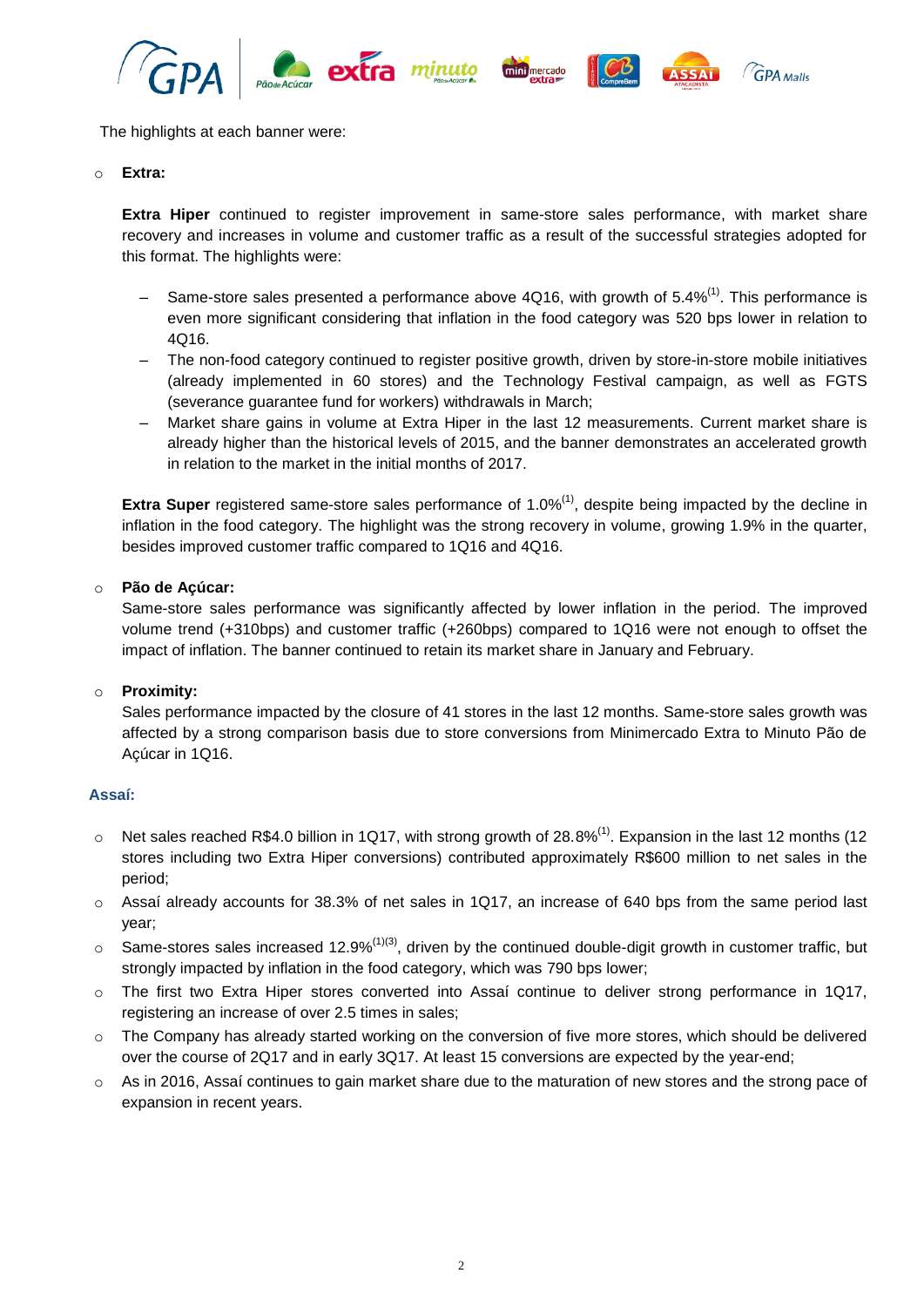







 $\sqrt{G}P$ A Malls

# **Expansion:**

- o In 1Q17, the Company focused on continuing the store portfolio optimization plan:
	- i) 5 Extra Hiper stores were closed and converted to Assaí;

ii) 16 stores were closed: 10 Minimercado Extra, 1 Pão de Açúcar, 1 Assaí, 1 fuel station and 3 drugstores;

- $\circ$  Opening of 1 Pão de Açúcar and 1 fuel station in the quarter, as well as 48 new adhesions to the Aliados project, which already has 150 partners.
- o 8 stores are under construction: 7 Assaí (including 5 Extra Hiper conversion and 2 new stores) and 1 Minuto Pão de Açúcar. These stores should be delivered in 2Q17 or early 3Q17.

# **Via Varejo - Discontinued Operations**

| Via Varejo - "same store sales" | 1Q17 | 1Q16       | R\$ million | 1Q17  | 1Q17 X 1Q16 |
|---------------------------------|------|------------|-------------|-------|-------------|
| Offline                         | 2.5% | $(11.8\%)$ | Offline     | 4.891 | 4.2%        |
| Online (GMV change)             | 2.0% | (10.5%)    | Online      | 1.102 | (5.7%)      |
|                                 |      |            | Total       | 5,993 | $2.2\%$     |

Net revenue in 1Q17 was R\$6 billion, up 2.2% from 1Q16, reflecting the strong sales recovery in relation to the previous year (-11.8%) and the previous quarter (-1.0%). This performance reflects greater balance between growth and profitability. The end of the quarter was marked by a significant recovery in sales pace at both the online and offline channels. Sales growth returned to above double-digit levels, similar to during the pre-crisis period.

# **Brick-and-Mortar Stores**

- $\circ$  In 1Q17, same-store sales grew 2.5%. Net book revenue grew 4.2% in 1Q17 compared to 1Q16. On a pro forma basis, adding R\$110 million of revenue from credits related to the Lei do Bem tax incentive law in 1Q16, growth would be 1.8%.
- o This performance was the result of the following factors: (1) successful commercial strategy adopted during the Consumer Week; (2) kiosks to provide customers with guidance on withdrawing the balance available in their inactive FGTS (workers' severance pay) accounts; (3) activation of multichannel sales; and (4) favorable commercial conditions resulting from close relations with suppliers.
- $\circ$  Mobile phones remained the top performer among categories, with double-digit sales growth and greater share of the sales mix. TV sales also increased their share of the total sales mix, possibly reflecting the switch from analog to digital signals in the São Paulo metropolitan region.

# **Online Business**

- o Important recovery in GMV to R\$1,576 million, and growth of 2.0%, compared to -10.5% in 1Q16. Marketplace represents 20% of total GMV in 1Q17, increasing its share by 500 bps compared to 1Q16. Today, there are approximately 4,000 sellers who offer around 2 million items that complement the portfolio of products offered by Via Varejo.
- o Net book revenue fell 5.7% in 1Q17 compared to 1Q16. On a pro forma basis, adding R\$32 million of revenue from credits related to the Lei do Bem in 1Q16, the decline would be 8.2%.
- o Additionally, the click & collect segment expanded its presence to all 974 Via Varejo stores, reflecting the successful integration of the online and offline stores. Sales volume increased 66%, while eligible products increased from 18% of sales to around 30%.